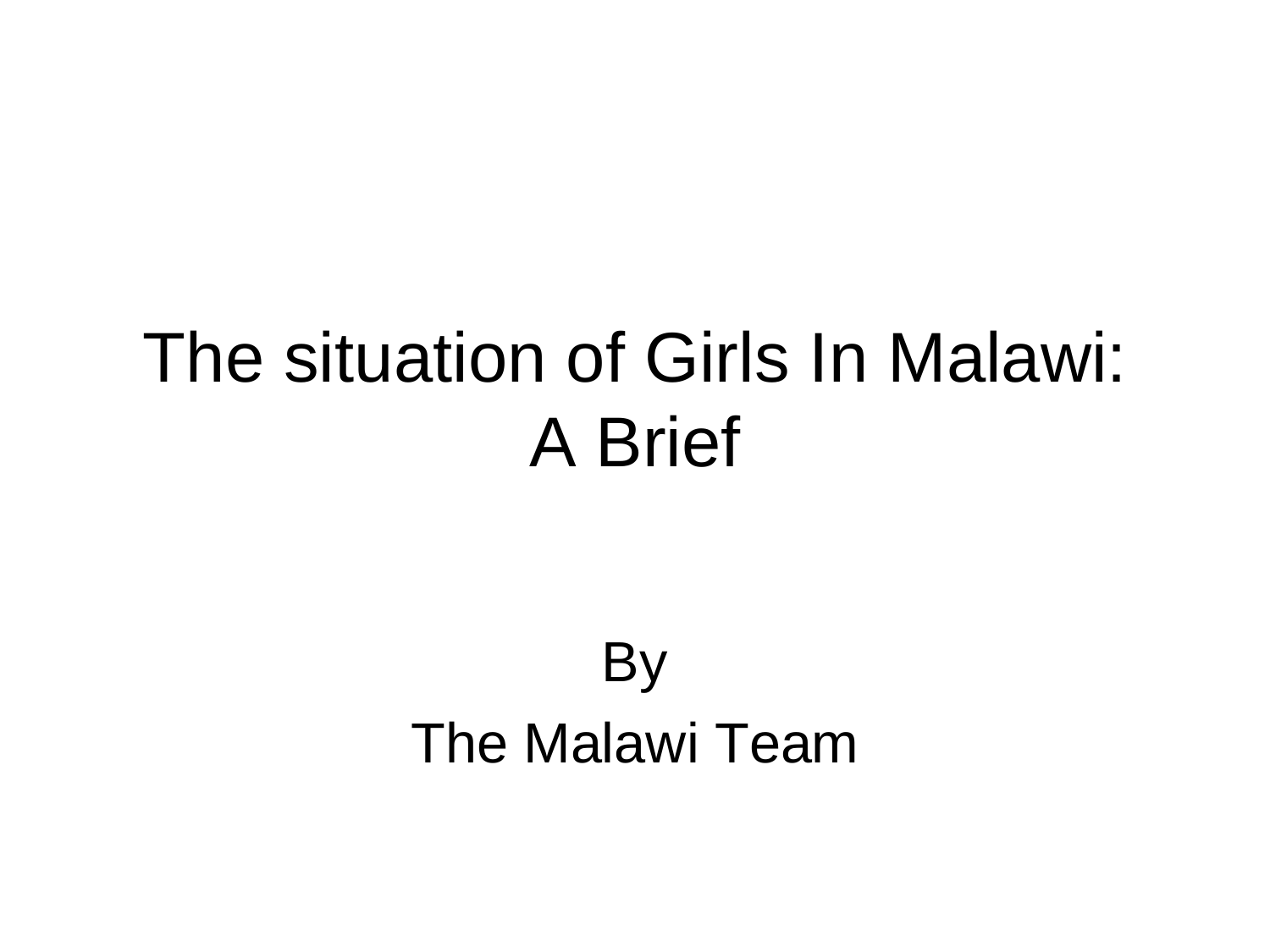#### BASIC FACTS ABOUT MALAWI

•Malawi is a Small and Landlocked but densely population

1998 census puts the population at 9.9 million (49% males and 51% females)

•Population growth rate of 2.0% (Down from 3.7% in 1987).

•Malawi is ranked at number 163 out of the 173 countries based on the United Nations Human Development Index and has the 4th lowest GDP per capita in the world at US \$586 million per annum.

•According to Integrated household survey 2004/05, 52.4% of the population lives below the poverty line.

•This translates into about 6.3 million Malawians who are poor, with the poorest people in the southern region, and in rural areas.

•The poor also have poor socio economic indicators with food insecurity and HIV/AIDS being a continuing threat to leading a better life

•The Poverty Vulnerability Assessment for 2006 suggests that the major factors affecting the level of household poverty are: household size, education, access to non farm employment, access to irrigation, proximity to markets and trading centers, and access to tarmac roads.

•Nearly 8 in 10 Malawian adolescents aged 12–19\* live in rural areas.

•There are marked differences between the three regions in accesses to school, literacy rates and on many other indicators and the South lags behind on many social indicators.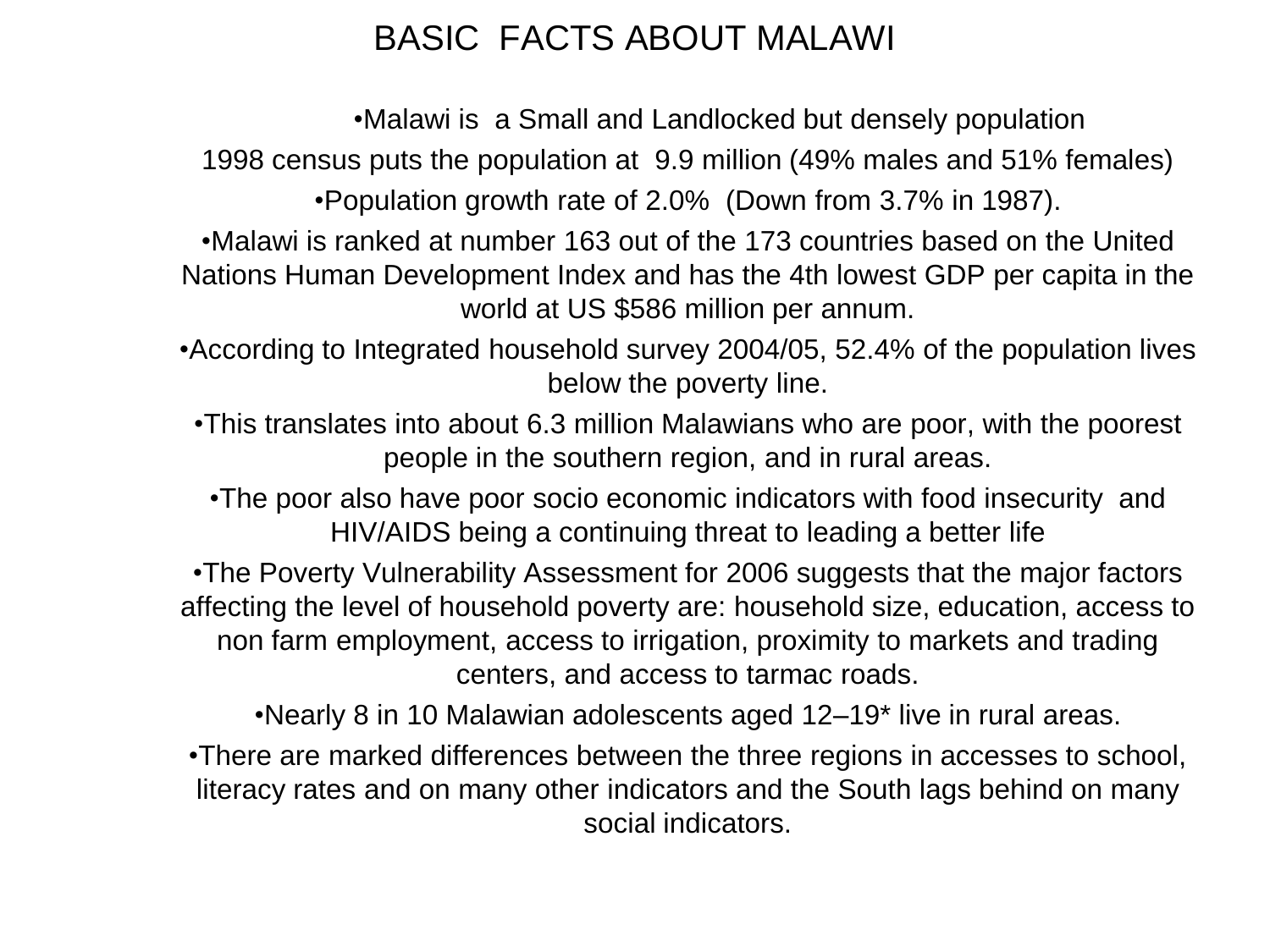#### Regional Differences



Source: 2004 Malawi Demographic and Health Survey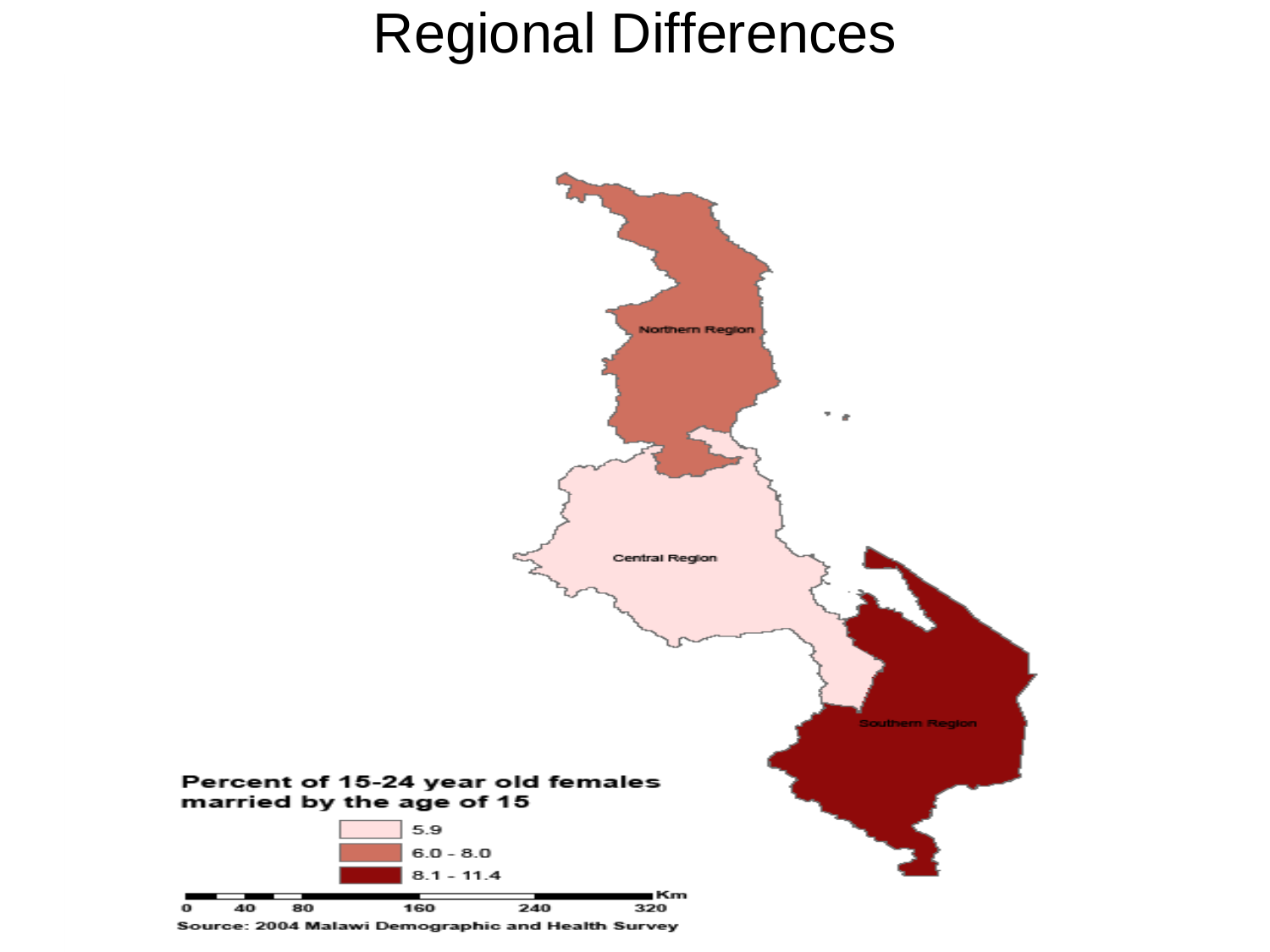### Formal Education

- Formal Educational system follows a 8-4- 4-tier system for primary, secondary and university.
- Primary is 8 years, secondary 4 years and University 4-5 depending of course.
- It can be estimated that pre-primary or Nursery education is provided at 5% level.
- Recent assessments reveal that Malawi may not be able to achieve any of the MGD and EFA goals.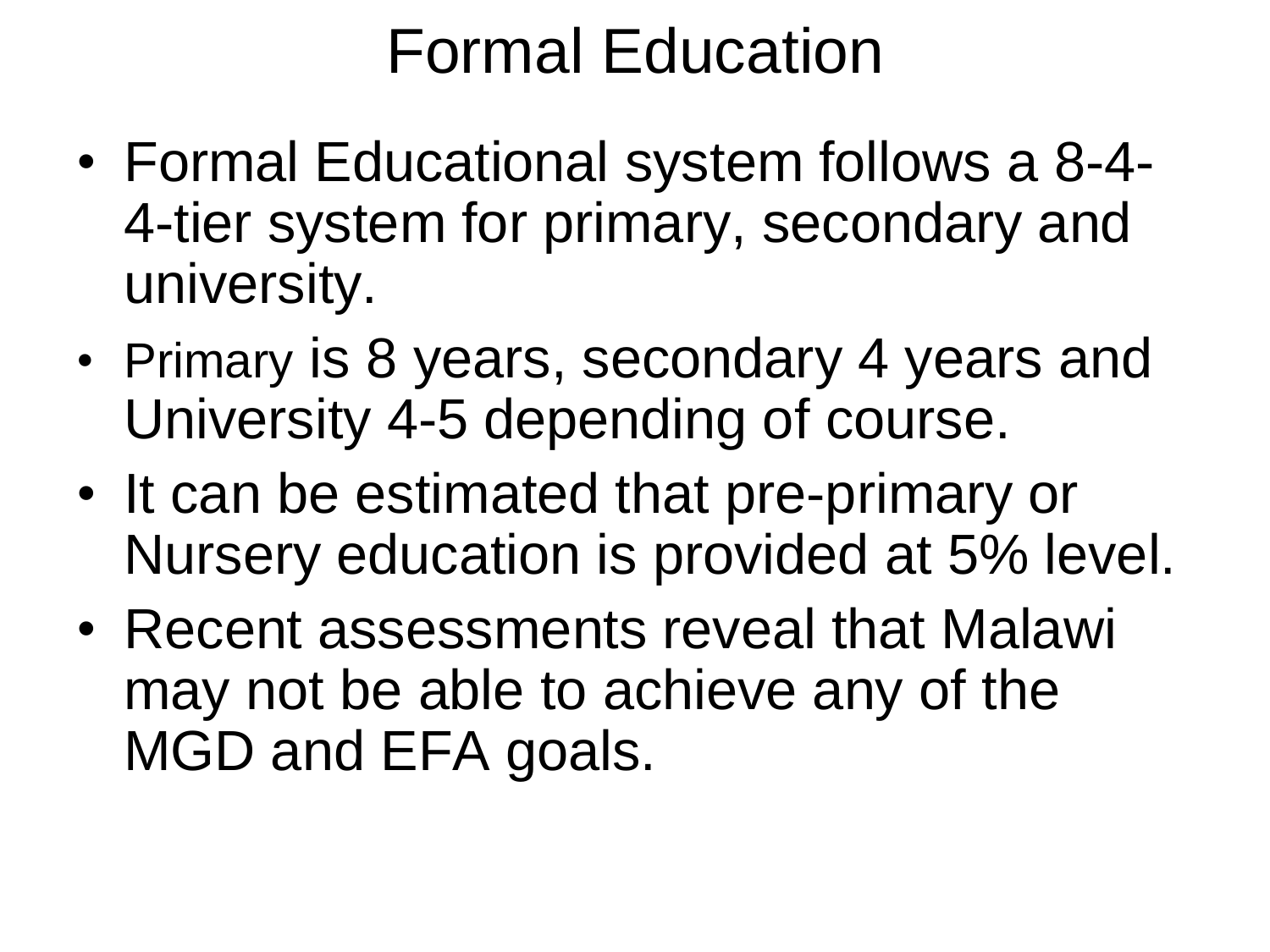#### Major Problems of Formal Schooling

- a)*Low enrolment rate*: Net Enrolments account for approximately 85% of the school going age group;
- b)*High drop-out rate*: Half of all the children who start school, leave before they complete four years and only a quarter complete the eight years of primary schooling;
- c)*High repetition rate*: Repeaters account for approximately 20% of standard one and 25% in standard eight;
- d)*Over-age enrollments*: Half the Standard 1 enrolments are over eight years of age through the entry age is 6 years and pupils with ages of 20 and over are not uncommon in the other standards;
- e)*Under representation of girls* Especially after Std 4 although the number of boys and girls is almost the same when they start standard one;
- f)*Regional disparities*: Some districts are over-enrolled while others are under-enrolled.
- g) **Resources Levels-** The teaching learning environment leaves a lot to be desired (SACMEQ).
- h) **Cross-cutting issues**: Such as HIV/AIDS and Poverty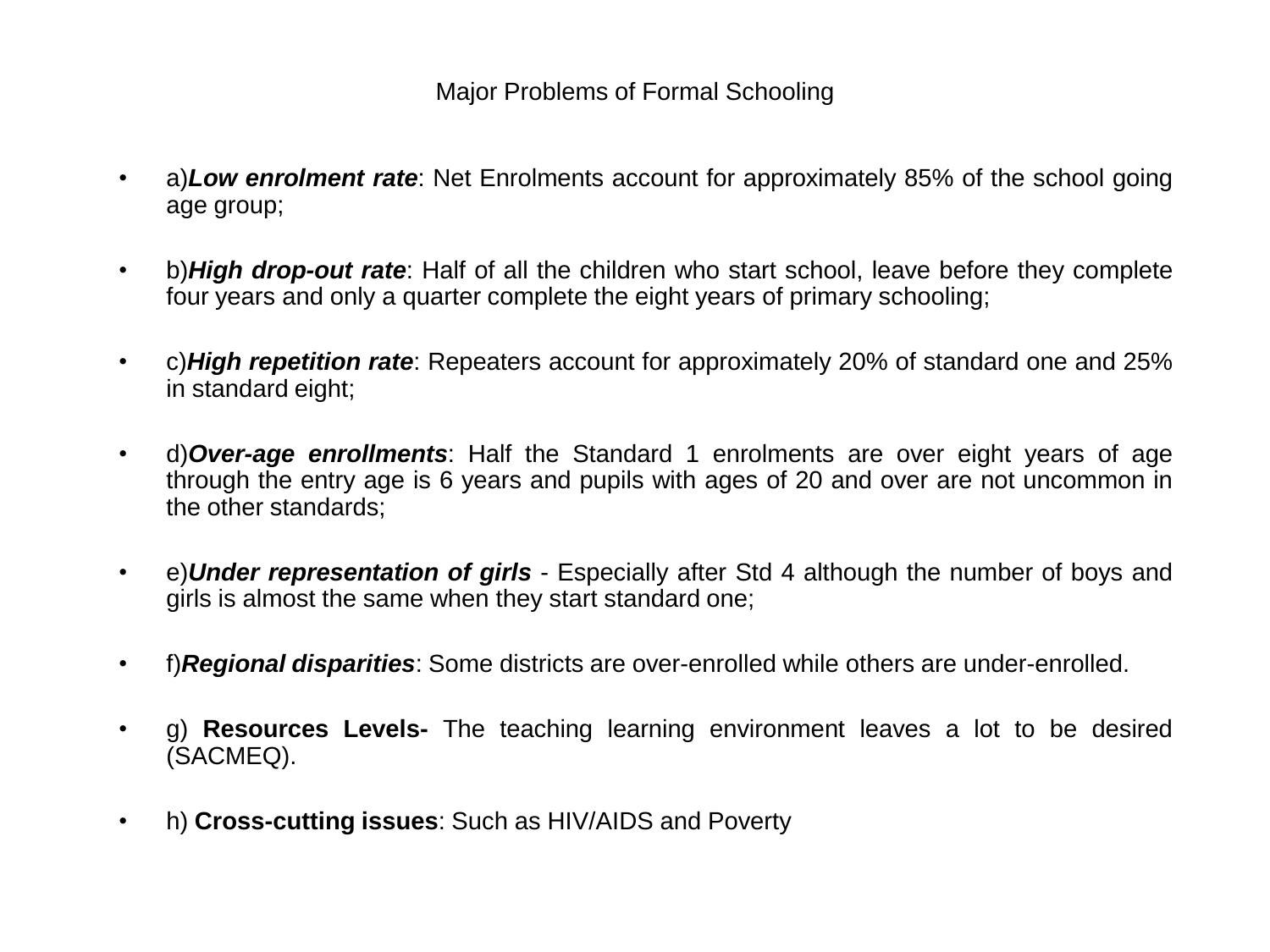#### Effects Continued

• Malawi education system has a very weak holding capacity



**Figure 1 Enrolment by Std and Sex (1999)**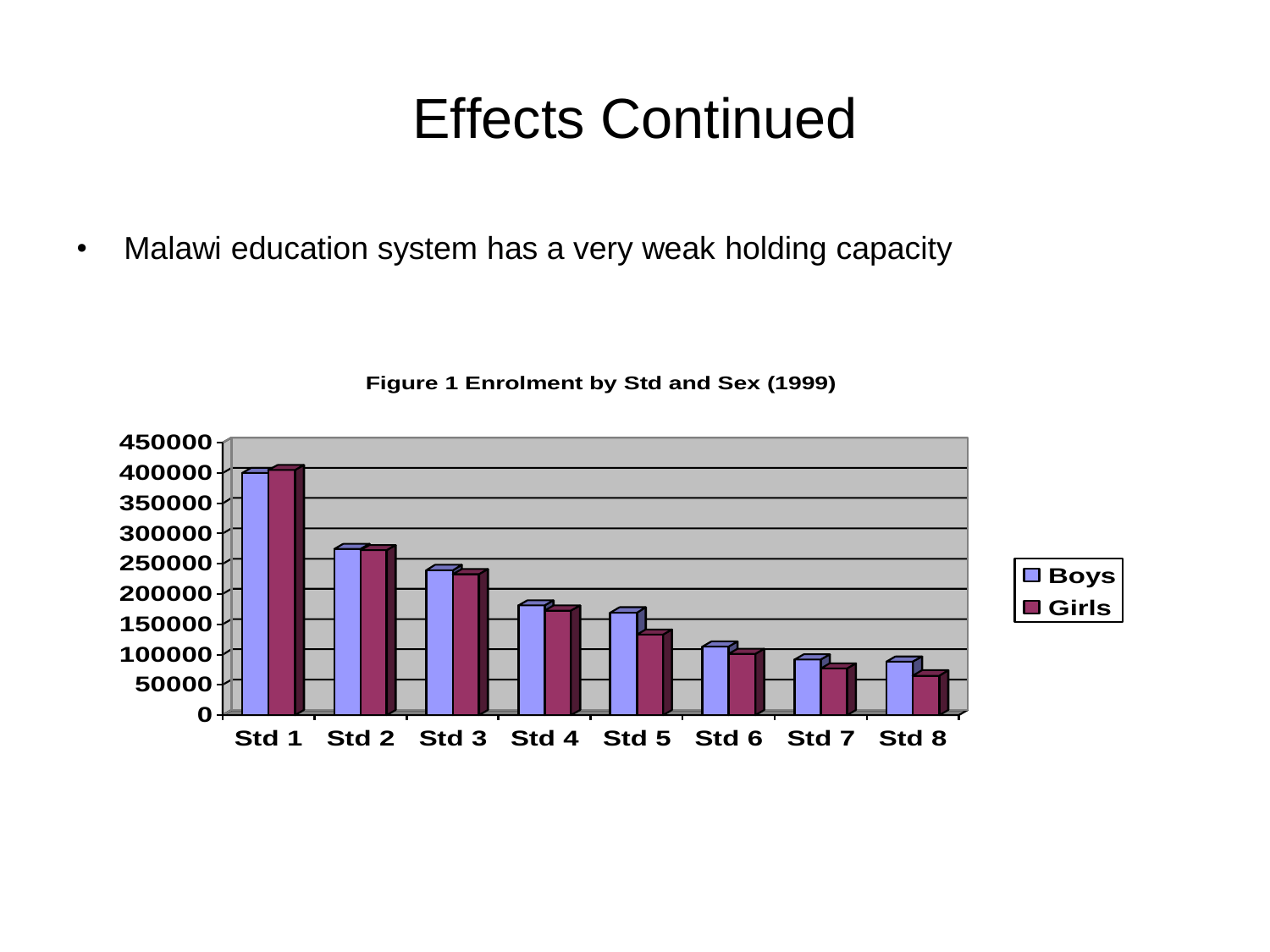#### *Adolescents and Early marriage/pregnancy*

- The problem of early marriage and pregnancy in Malawi is big. Of the 171572 pupils who had dropout in 2007, 10037 (5.9%) did so because of marriage and a further 3350 (1.4%) because of pregnancy making a total of 7.8%
- At one school in Kasungu (CARE Malawi) four Standard 4 girls got pregnant
- One in three adolescents' girls has begun childbearing while one in four has already had a child and a further 9% are currently pregnant.
- There is a substantial difference in childbearing among teenagers who live in urban and rural areas (25% compared with 36% respectively).
- At the regional level, the proportion of teenagers who have started childbearing is highest in the Southern Region at 40% compared with the Northern Region at 33% and the Central Region 28 percent.
- In one district called Mangochi in the southern region, which is a lakeshore district, they have the highest proportion of teenagers who have started childbearing at 48% while the capital city of Lilongwe has the lowest at 25 %.
- Nearly one third of the females aged 15-19 get married before they get to 20 years of age while for males more than 95% are still single.
- HIV/AIDS prevalence data show that 15–24-year-olds have the highest rates of new HIV infection, with adolescent girls considerably more likely to be infected than adolescent boys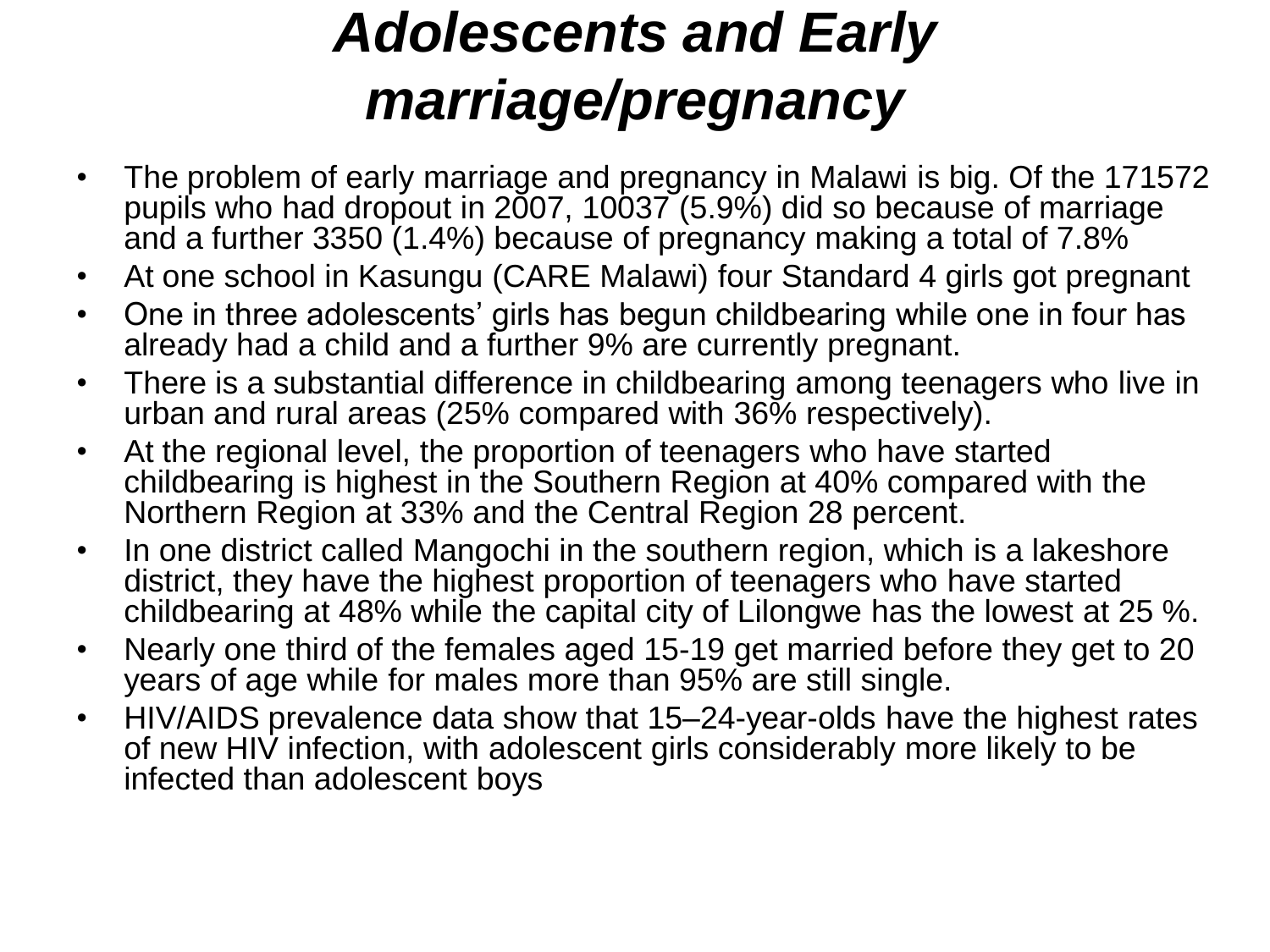## Fact about Adolescent Girls (cont.)

- 42.4% of dropout are because of family responsibilities and a further 5.6% because of employment.- child labour problems
- 60% of girls either have a baby or have been pregnant by age 19
- 15% of women age 15-24 and 14% of men age 15-24 have had sex by age 15
- Women start getting infection at a young age than men
- According to the 2004 DHS, HIV prevalence among women is higher in the Southern Region (20%) than in the North (10%) or Central (7%) Regions.
- The education strategic plan for HIV/AIDS makes the observation that "*data disaggregated by age and gender show that more females are infected between ages 15 and 29, whereas more males are infected in the 30 and above age groups.*
- **Traditional attitudes and practices lay emphasis on preparing girls for** marriage and sexual partnership more than their economic and development abilities. The traditional attitudes and practices therefore have led to the problem of low participation of girls in development activities. Girls tend to be further marginalized and among the many problems that they face, early marriage is one of the biggest problems.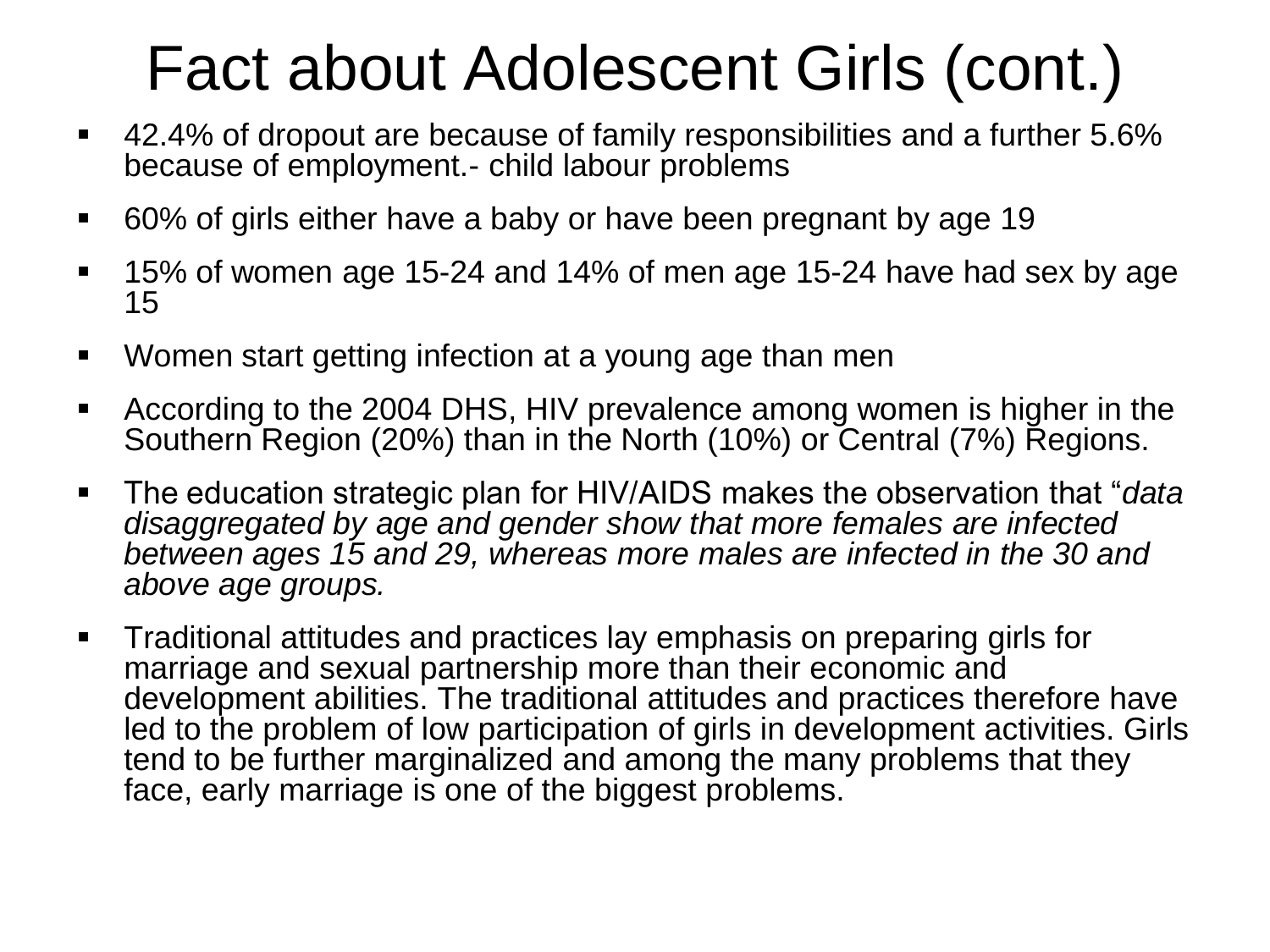#### six key areas for girls' participation in development activities (**Maluwa-Banda, D., and Lunguzi, J.M.**, (2002)

- Low participation of girls in development activities, with only 30% of girls, rating their participation in youth activities as "high".
- Low education attainment for girls, with drop –out rates of up to 20% and repetition rates of up to  $48\%$  in lower primary school levels.
- Poor sexual and reproductive health status of girls with majority of adolescent girls knowing friends who had become pregnant during their teenage years.
- Lack of vocational skills training for girls, with only 29% having experienced formal training in vocational trades.
- Low socio-economic status of women.
- The income- generating activities available to adolescent girls were of a small scale and included selling pan cakes, sugar canes, bananas, and produce from gardens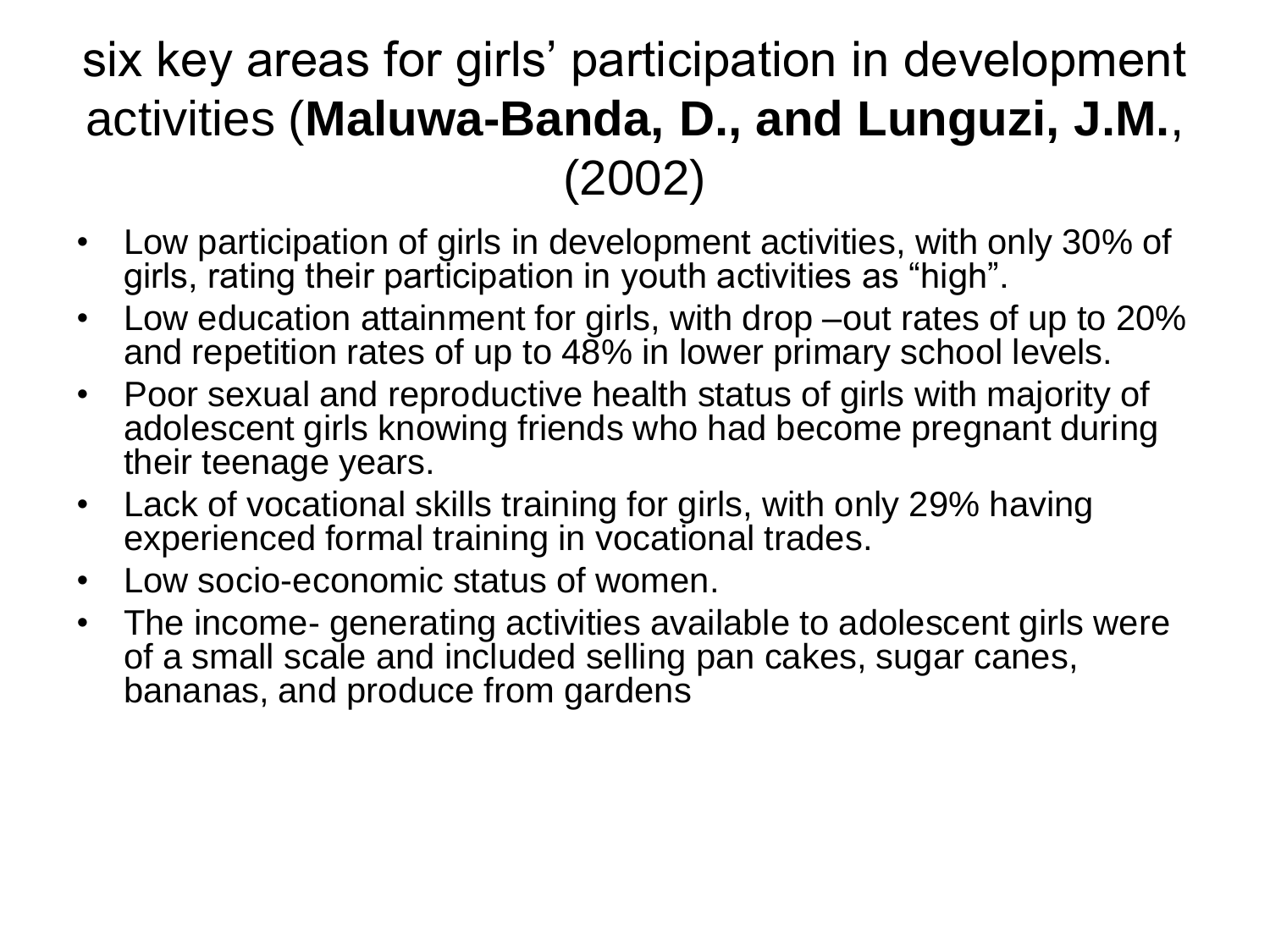#### What are the Implications for Adolescent Girls?

- All this points to the fact that adolescents in Malawi are particularly a vulnerable group which needs special attention by both policy makers as well as program/project implementers
	- To empower married adolescent girls economically
	- To Increase access to education
	- To increase knowledge of reproductive health services
	- To support the use of reproductive health services, among married adolescent girls
	- To increase social networks
	- Introduce measures to curb child labour
	- To reduce the incidence of teenage motherhood